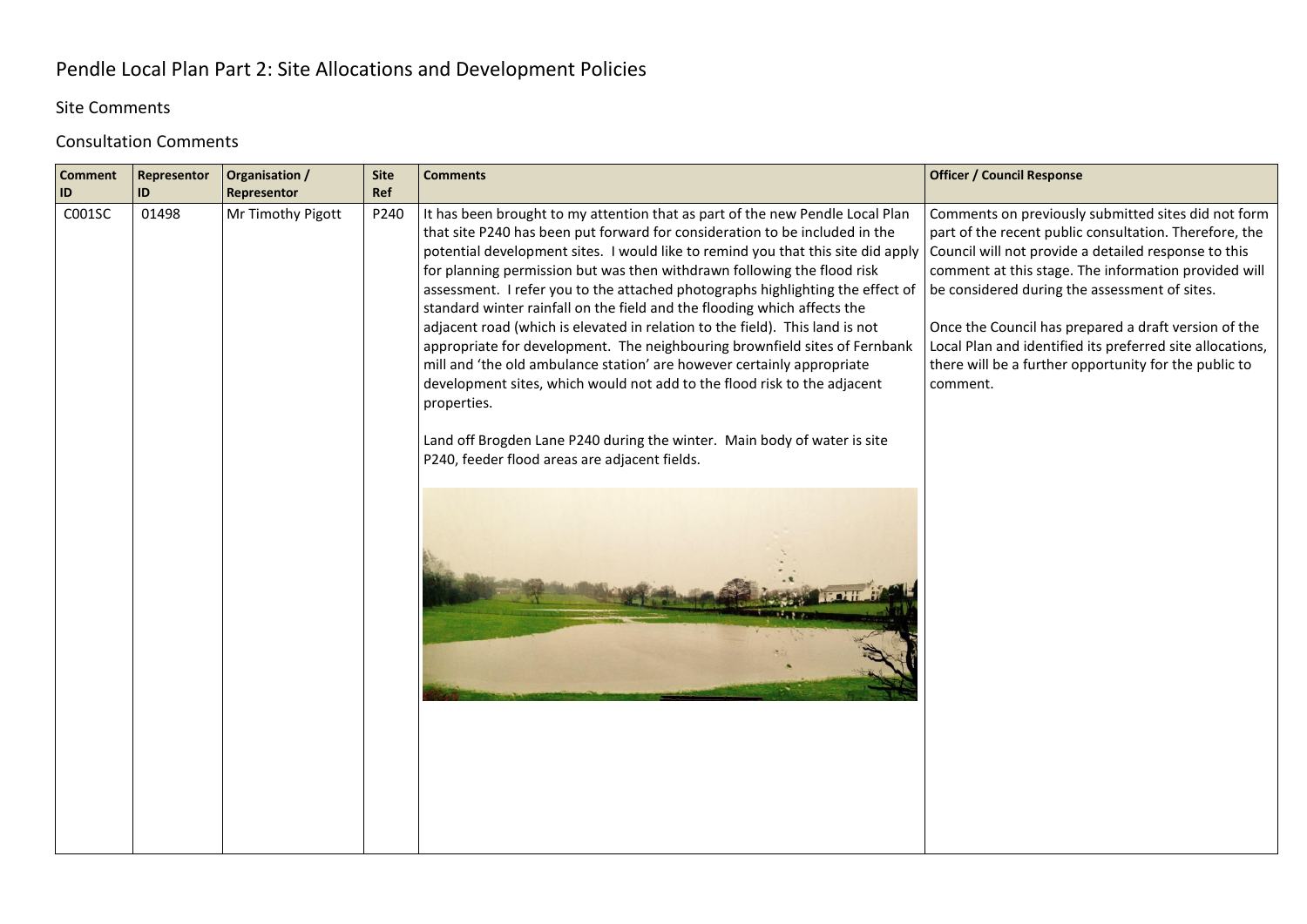| <b>Comment</b><br>ID | Representor<br><b>ID</b> | Organisation /<br>Representor | <b>Site</b><br>Ref | <b>Comments</b>                                                                                                              | <b>Officer / Council Response</b>                                                                              |
|----------------------|--------------------------|-------------------------------|--------------------|------------------------------------------------------------------------------------------------------------------------------|----------------------------------------------------------------------------------------------------------------|
| COO2SC               | 01500                    | Mr Stephen Myers              | P240               | Brogden lane during any heavy rainfall<br>I wish to object to the inclusion of proposed site P240, in the new Pendle Local   | Comments on previously submitted sites did not form                                                            |
|                      |                          |                               |                    | Plan2 proposals.                                                                                                             | part of the recent public consultation. Therefore, the<br>Council will not provide a detailed response to this |
|                      |                          |                               |                    | A previous Planning Application was objected to by Lancashire County Council                                                 | comment at this stage. The information provided will                                                           |
|                      |                          |                               |                    | flood management team on the grounds of the unsuitable flood risk proposals.   be considered during the assessment of sites. |                                                                                                                |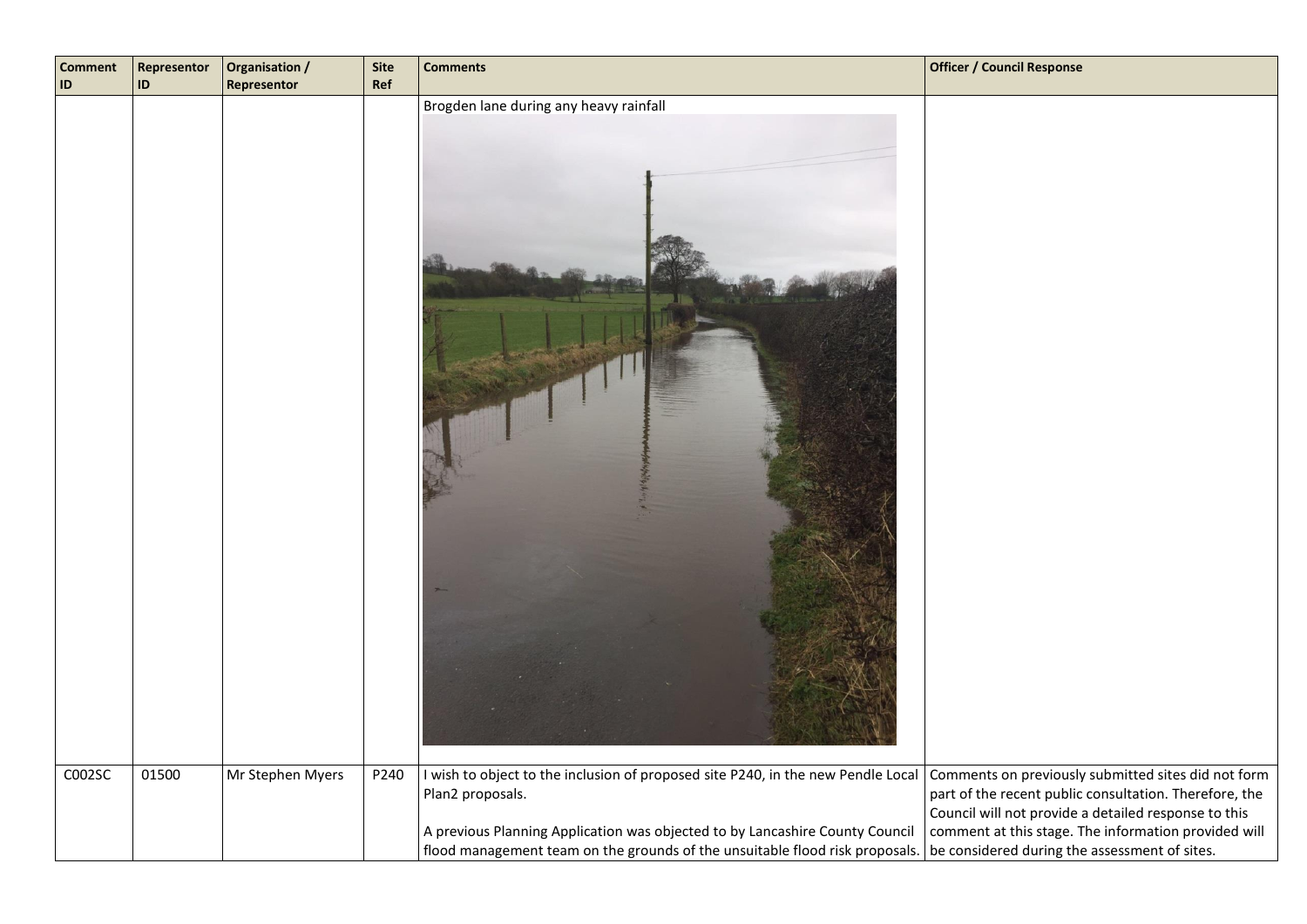| <b>Comment</b><br>ID | Representor<br>ID | Organisation /<br>Representor | <b>Site</b><br>Ref | <b>Comments</b>                                                                                                                                                                                                                                                                                                                                                                                                                                                                                                                                                                                                                                                                                                                                                                                                                                                                                                                                                                                                   | <b>Officer / Council Response</b>                                                                                                                                                                                                                                                                                                                                                                                                                                        |
|----------------------|-------------------|-------------------------------|--------------------|-------------------------------------------------------------------------------------------------------------------------------------------------------------------------------------------------------------------------------------------------------------------------------------------------------------------------------------------------------------------------------------------------------------------------------------------------------------------------------------------------------------------------------------------------------------------------------------------------------------------------------------------------------------------------------------------------------------------------------------------------------------------------------------------------------------------------------------------------------------------------------------------------------------------------------------------------------------------------------------------------------------------|--------------------------------------------------------------------------------------------------------------------------------------------------------------------------------------------------------------------------------------------------------------------------------------------------------------------------------------------------------------------------------------------------------------------------------------------------------------------------|
|                      |                   |                               |                    | This site regularly floods and has done for many, many years, development<br>will risk this flood water to move to adjacent residences.<br>The area is outside the local settlement boundary, which is there to assist in<br>safeguarding the countryside from encroachment.<br>There are still many brownfield sites around Barnoldswick which should be<br>developed before even considering encroaching into the countryside.<br>I therefore strongly object to this particular site (P240) and urge you to                                                                                                                                                                                                                                                                                                                                                                                                                                                                                                    | Once the Council has prepared a draft version of the<br>Local Plan and identified its preferred site allocations,<br>there will be a further opportunity for the public to<br>comment.                                                                                                                                                                                                                                                                                   |
| C003SC               | 01502             | Mr Les Roberts                | P240               | reconsider this proposal.<br>I understand that land off Brogden Land and Brogden View in Barnoldswick<br>have been included in the potential development sites within the Pendle local<br>plan.<br>I would like to inform you of the great issues that there are on this site<br>regarding flooding of the field and Brogden Lane itself.<br>The land lies some distance below broaden Lane and would, if included in the<br>plan, need to be drained We have been residents here for 29 years and the<br>field floods and remains flooded for long period of a time in the winter<br>months.<br>The proposed area would also break the settlement boundary of Barnoldswick<br>- and once this is done, there is no return. The fantastic countryside, used for<br>all manner of leisure activities would be lost for good and for future<br>generations to enjoy.<br>Surely the old ambulance site, on Brogden View, and the area on Fernbank<br>mill- as brown field sites would be a better option to develop? | Comments on previously submitted sites did not form<br>part of the recent public consultation. Therefore, the<br>Council will not provide a detailed response to this<br>comment at this stage. The information provided will<br>be considered during the assessment of sites.<br>Once the Council has prepared a draft version of the<br>Local Plan and identified its preferred site allocations,<br>there will be a further opportunity for the public to<br>comment. |
| C004SC               | 01502             | Mr Les Roberts                | P055               | I understand that land off Foster Road in Barnoldswick has been earmarked to<br>be included in the Pendle Development plan.<br>If this area was included as par of the development plan it would impact on<br>the settlement boundary of Barnoldswick and move development into a<br>greenfield site.<br>Once this is done, this countryside would be lost forever and the use by local<br>residents for leisure and relaxation gone.                                                                                                                                                                                                                                                                                                                                                                                                                                                                                                                                                                             | Comments on previously submitted sites did not form<br>part of the recent public consultation. Therefore, the<br>Council will not provide a detailed response to this<br>comment at this stage. The information provided will<br>be considered during the assessment of sites.<br>Once the Council has prepared a draft version of the<br>Local Plan and identified its preferred site allocations,<br>there will be a further opportunity for the public to<br>comment. |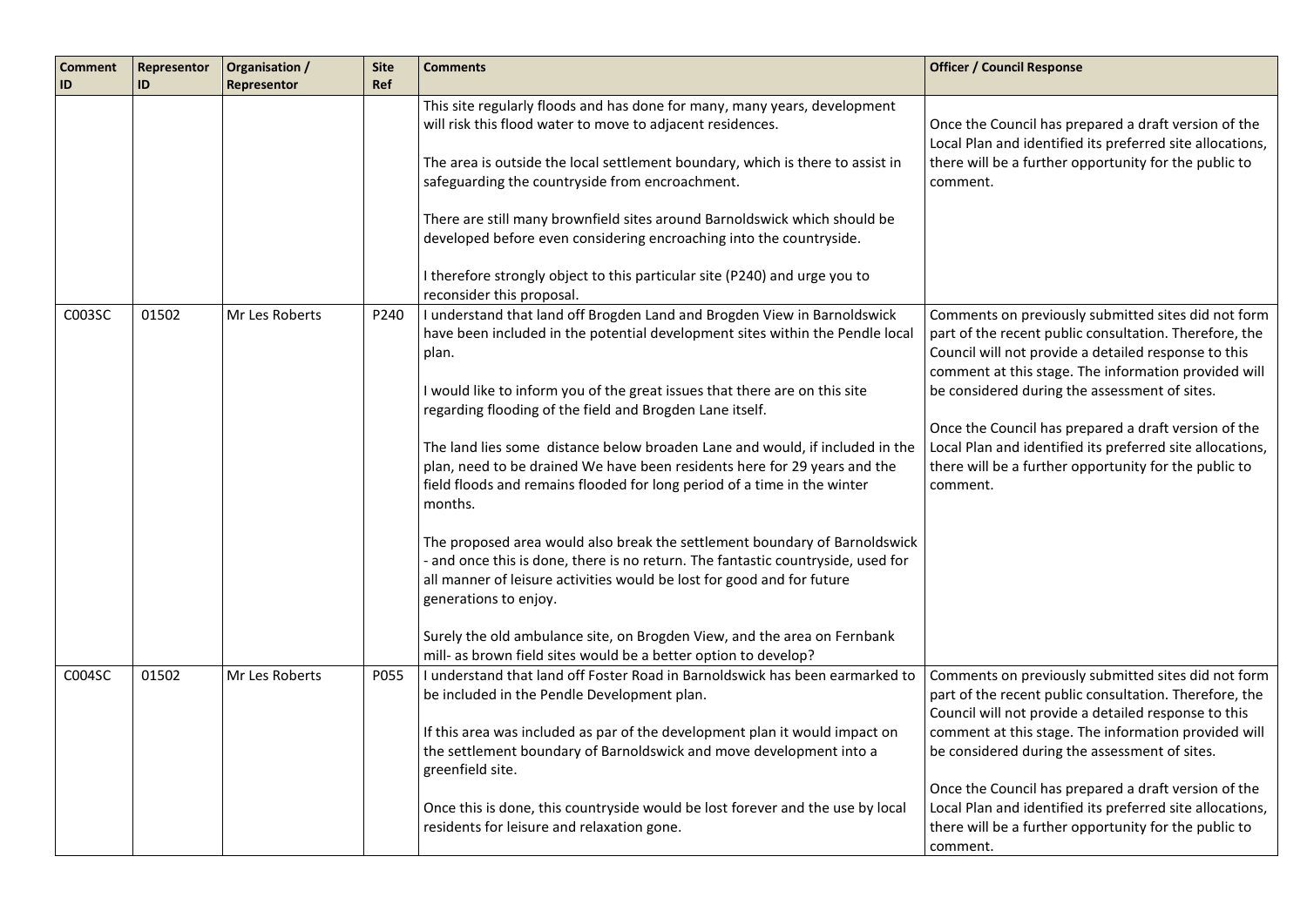| <b>Comment</b><br>ID | Representor<br>ID | Organisation /<br>Representor        | <b>Site</b><br>Ref     | <b>Comments</b>                                                                                                                                                                                                                                                                                                                                                                                                                                                                                                                                                                                                                                                                                                                                                                                                                                                                                                                                                                                                                                                                                                                                                                                                                                                                                                                                                                                                                  | <b>Officer / Council Response</b>                                                                                                                                                                                                                                                                                                                                                                                                                                        |
|----------------------|-------------------|--------------------------------------|------------------------|----------------------------------------------------------------------------------------------------------------------------------------------------------------------------------------------------------------------------------------------------------------------------------------------------------------------------------------------------------------------------------------------------------------------------------------------------------------------------------------------------------------------------------------------------------------------------------------------------------------------------------------------------------------------------------------------------------------------------------------------------------------------------------------------------------------------------------------------------------------------------------------------------------------------------------------------------------------------------------------------------------------------------------------------------------------------------------------------------------------------------------------------------------------------------------------------------------------------------------------------------------------------------------------------------------------------------------------------------------------------------------------------------------------------------------|--------------------------------------------------------------------------------------------------------------------------------------------------------------------------------------------------------------------------------------------------------------------------------------------------------------------------------------------------------------------------------------------------------------------------------------------------------------------------|
|                      |                   |                                      |                        | Indeed, as part of Pendle's Development plan - there is a section written<br>regarding a commitment to protecting green open spaces- surely this in one of<br>them - and to develop would reduce the amount of green spaces on the<br>periphery of the town<br>The area is also poorly serviced by road access<br>There is an additional are (proposed site P 240) - land off Broaden Lane, which<br>is directly adjacent to this land. Rainfall drains from site PO55 to site P240 and<br>in the winter, site P240 is often flooded for long periods of time. In fact-the<br>land looks something like a seasonal wetland.<br>A lot of work on infrastructure would need to be implemented to ensure flood<br>risk was managed well.                                                                                                                                                                                                                                                                                                                                                                                                                                                                                                                                                                                                                                                                                            |                                                                                                                                                                                                                                                                                                                                                                                                                                                                          |
| C005SC               | 00639             | Dr Alison Birkinshaw                 | P002;<br>P005;<br>P009 | I would like to protest in the strongest terms regarding the proposed<br>allocation of sites P002, P005 and P009 as sites suitable for housing. As<br>planning authorities will be aware, the Land off Windermere Avenue, locally<br>known as The Rough has recently been the subject of a planning application<br>and appeal. Although the planning application was partially successful, the<br>remainder of The Rough was identified as not being suitable for development<br>and turned down by appeal.<br>Therefore I would formally request that all the letters and responses to that<br>consultation event, and the responses to the appeal should be taken into<br>consideration when considering these parcels of land as appropriate for<br>housing, together with the Appeal findings themselves. It would not be<br>appropriate for these parcels of land to be considered for housing without<br>taking into account the wholesale rejection of these proposals by local<br>residents and the findings of the Planning Inspector.<br>Additionally, much of the proposed land falls into a conservation area (Lidgett<br>Triangle) and should be protected as green field/environmentally sensitive<br>land.<br>I would request that you confirm that you will take into account residents<br>views and responses over the recent consultation and planning applications<br>regarding the development of The Rough. | Comments on previously submitted sites did not form<br>part of the recent public consultation. Therefore, the<br>Council will not provide a detailed response to this<br>comment at this stage. The information provided will<br>be considered during the assessment of sites.<br>Once the Council has prepared a draft version of the<br>Local Plan and identified its preferred site allocations,<br>there will be a further opportunity for the public to<br>comment. |
| C006SC               | 01504             | Mr & Mrs Brent &<br>Virginia Fielden | P240                   | We object vehemently to site P240 being considered for building for the<br>following points                                                                                                                                                                                                                                                                                                                                                                                                                                                                                                                                                                                                                                                                                                                                                                                                                                                                                                                                                                                                                                                                                                                                                                                                                                                                                                                                      |                                                                                                                                                                                                                                                                                                                                                                                                                                                                          |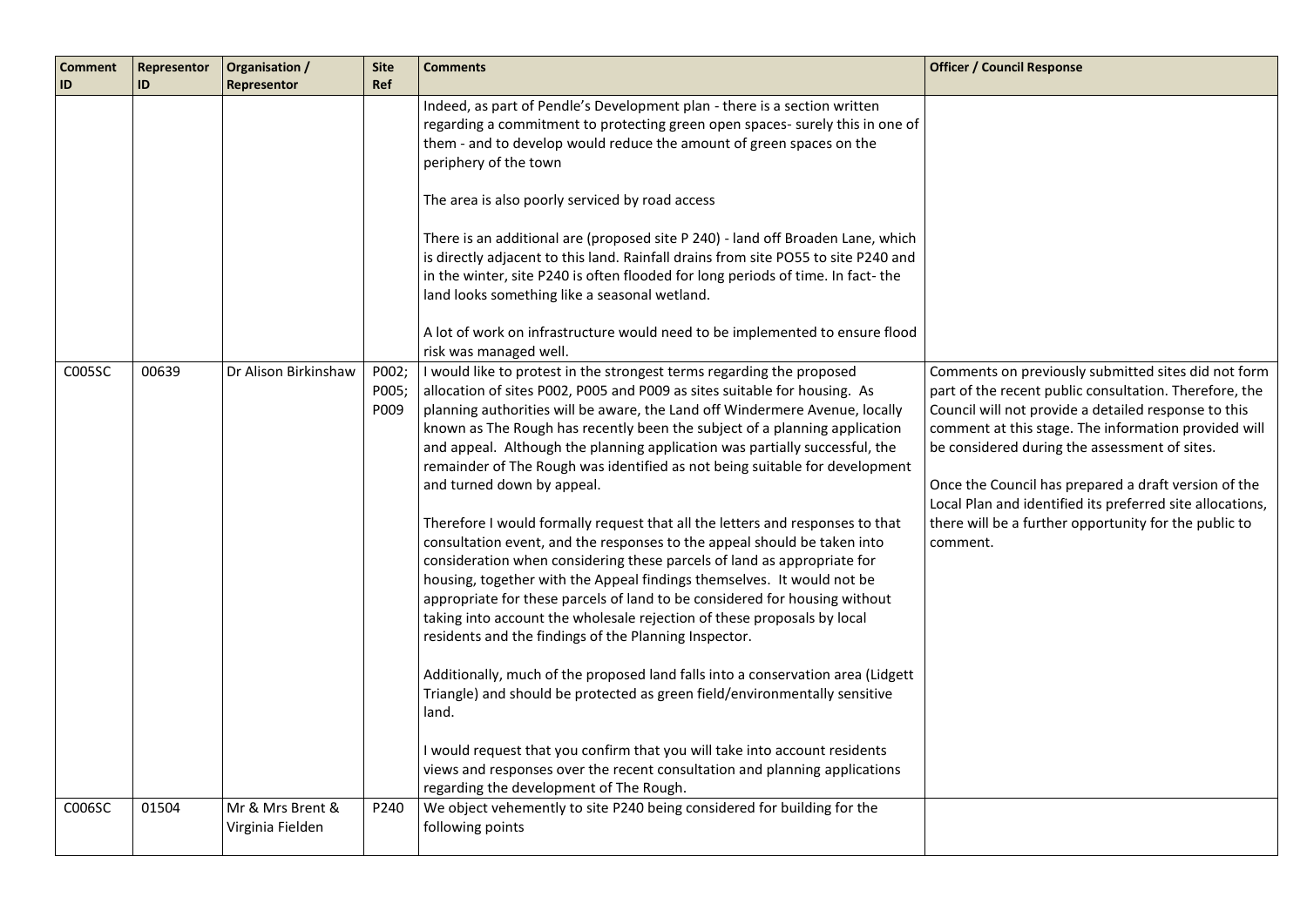| <b>Comment</b><br>ID | Representor<br>ID | Organisation /<br>Representor | <b>Site</b><br>Ref | <b>Comments</b>                                                                                                                                                                                                                                                                                                                                                                                                                                                                                                                                                                                                                                                                                                                                                                                                                                                                                                                                                                                                                                                                                                                                                                                                                                                                                                                                                                                                                                                                                                                                       | <b>Officer / Council Response</b>                                                                                                                                                                                                                                                                                                                                                                                                                                        |
|----------------------|-------------------|-------------------------------|--------------------|-------------------------------------------------------------------------------------------------------------------------------------------------------------------------------------------------------------------------------------------------------------------------------------------------------------------------------------------------------------------------------------------------------------------------------------------------------------------------------------------------------------------------------------------------------------------------------------------------------------------------------------------------------------------------------------------------------------------------------------------------------------------------------------------------------------------------------------------------------------------------------------------------------------------------------------------------------------------------------------------------------------------------------------------------------------------------------------------------------------------------------------------------------------------------------------------------------------------------------------------------------------------------------------------------------------------------------------------------------------------------------------------------------------------------------------------------------------------------------------------------------------------------------------------------------|--------------------------------------------------------------------------------------------------------------------------------------------------------------------------------------------------------------------------------------------------------------------------------------------------------------------------------------------------------------------------------------------------------------------------------------------------------------------------|
|                      |                   |                               |                    | 1. This site has always been a natural flood plain, the field regularly floods to<br>such an extent that during periods of heavy rain it is like a lake.<br>2. As residents living adjacent to the site we have grave concerns that any<br>development will displace the flood water onto our and other property.<br>3. Brogden Lane adjacent to this site also regularly floods, any displacement<br>due to building work could exacerbate the flooding.<br>4. Brogden Lane is the site of an old Roman road, many people enjoy walking<br>with their families on the flat part of the lane adjacent to the site. The views<br>and tranquility are enjoyed by these people, development of this site will<br>surely spoil this for many, many people.<br>5. Brogden Lane particularly the area close to the proposed development is a<br>quiet single track country lane which is popular with walkers, cyclists, horse<br>riders and young families. The increase in traffic caused by development of the<br>site would have a huge impact on the safety, tranquility and enjoyment of the<br>lane for all these people.<br>6. Brogden. Lane with the junction of Gisburn Road is a difficult and dangerous<br>junction to exit, increased traffic from developing this site would surely only<br>increase the danger. Numerous accidents have occurred at this junction.<br>7. The proposed site is a haven for wildlife, including bats, owls and<br>amphibious creatures and hedgehogs, development of the site would<br>endanger their habitat. |                                                                                                                                                                                                                                                                                                                                                                                                                                                                          |
| C007SC               | 01506             | Marie Lonsdale                | P005               | What is going on with this planning application. Why don't these "people "<br>who make wide ranging decisions that affect people's lives listen to local<br>residents, many of whom have lived in the area all their lives. Surely they<br>know much, much more about their local area than strangers who pop in for a<br>day.                                                                                                                                                                                                                                                                                                                                                                                                                                                                                                                                                                                                                                                                                                                                                                                                                                                                                                                                                                                                                                                                                                                                                                                                                        | Comments on previously submitted sites did not form<br>part of the recent public consultation. Therefore, the<br>Council will not provide a detailed response to this<br>comment at this stage. The information provided will<br>be considered during the assessment of sites.<br>Once the Council has prepared a draft version of the<br>Local Plan and identified its preferred site allocations,<br>there will be a further opportunity for the public to<br>comment. |
| C008SC               | 01530             | Ms Shelagh Thake              | P240               | I understand that as part of the new Pendle Local Plan a field off Brogden<br>Lane, Barnoldswick has been included as a potential development site. It is<br>listed as site number P240.<br>I wish to register my strong objection to this site being included, firstly<br>because it is outside the settlement line for Barnoldswick and secondly<br>because this field periodically floods on a regular basis (please see photograph<br>attached). Not only does the field flood but also Brogden Lane which gives<br>access to the field. On two occasions this winter the road was so flooded it                                                                                                                                                                                                                                                                                                                                                                                                                                                                                                                                                                                                                                                                                                                                                                                                                                                                                                                                                  | Comments on previously submitted sites did not form<br>part of the recent public consultation. Therefore, the<br>Council will not provide a detailed response to this<br>comment at this stage. The information provided will<br>be considered during the assessment of sites.<br>Once the Council has prepared a draft version of the<br>Local Plan and identified its preferred site allocations,<br>there will be a further opportunity for the public to             |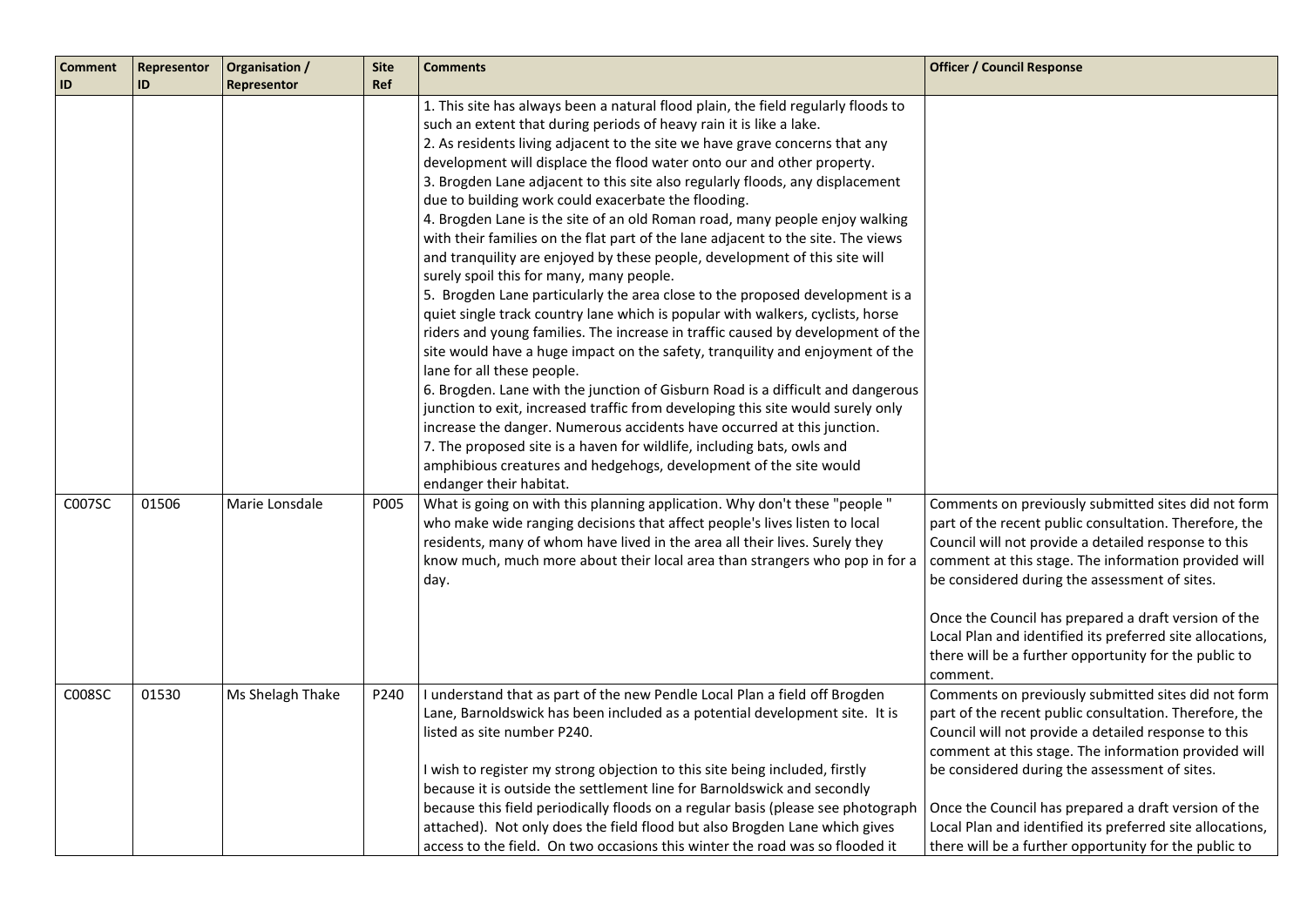| <b>Comment</b><br>ID | Representor<br>ID | Organisation /<br>Representor | <b>Site</b><br>Ref | <b>Comments</b>                                                                                                                                                                                                                                                                                                                                                         | <b>Officer / Council Response</b>                                                                                                                                                                                                                                                                                                      |
|----------------------|-------------------|-------------------------------|--------------------|-------------------------------------------------------------------------------------------------------------------------------------------------------------------------------------------------------------------------------------------------------------------------------------------------------------------------------------------------------------------------|----------------------------------------------------------------------------------------------------------------------------------------------------------------------------------------------------------------------------------------------------------------------------------------------------------------------------------------|
|                      |                   |                               |                    | became impassable to motor vehicles.<br>This site previously had a planning application submitted and it was withdrawn<br>as a consequence of the flood risk assessment by Lancashire Country Council<br>Flood Risk assessment team.<br>I would recommend that this site is rejected from the proposed list of sites.                                                   | comment.                                                                                                                                                                                                                                                                                                                               |
| C009SC               | 01185             | Dr J D & Mrs AM<br>Plackett   | P227               | This area of land includes P226, which we have also commented on.<br>We propose Gib Hill site P227 as part of an emerging coherent ecological<br>network.<br>We propose Gib Hill site P227 as Local Green Space                                                                                                                                                         | Comments on previously submitted sites did not form<br>part of the recent public consultation. Therefore, the<br>Council will not provide a detailed response to this<br>comment at this stage. The information provided will<br>be considered during the assessment of sites.<br>Once the Council has prepared a draft version of the |
|                      |                   |                               |                    | It meets the criteria listed in the NPPF para77.<br>1. It is close to the community it serves. See (site A) Site P227 map.<br>2. It is valued by local residents who use it for walking in the fresh air, running,<br>dog walking, photography, peacefully enjoying views from the hillside,<br>especially of Pendle Hill, watching nature etc. When the Local Plan was | Local Plan and identified its preferred site allocations,<br>there will be a further opportunity for the public to<br>comment.                                                                                                                                                                                                         |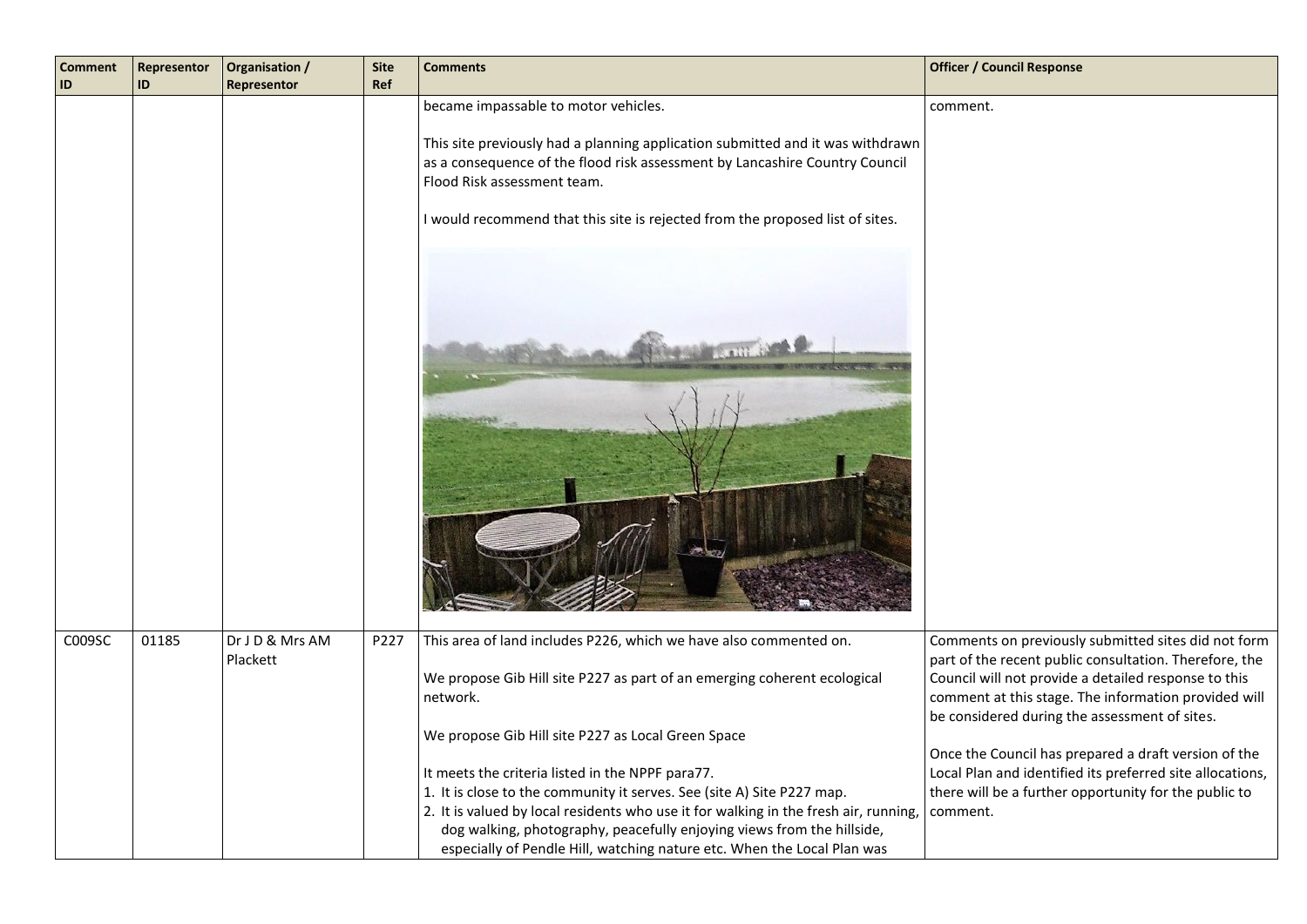| <b>Comment</b><br>ID | Representor<br>ID | Organisation /<br>Representor | <b>Site</b><br>Ref | <b>Comments</b>                                                                                                                                                                                                                                                                                                                                                                                                                                                                                                                                                                                                                                                                                                                                                                                       | <b>Officer / Council Response</b> |
|----------------------|-------------------|-------------------------------|--------------------|-------------------------------------------------------------------------------------------------------------------------------------------------------------------------------------------------------------------------------------------------------------------------------------------------------------------------------------------------------------------------------------------------------------------------------------------------------------------------------------------------------------------------------------------------------------------------------------------------------------------------------------------------------------------------------------------------------------------------------------------------------------------------------------------------------|-----------------------------------|
|                      |                   |                               |                    | review in 2006 over 400 residents filled in card supporting the continuing<br>existence of the hillside as a local asset.<br>3. Its landscape, as an Area of Special Landscape Character is local in<br>character, with hedges bounding small fields of traditionally farmed grazing<br>land.<br>4. With an area of just over 12 hectares, it is not an extensive tract of land.<br>The land slopes down from the Marsden Park Gold Course. The field<br>boundaries are mostly hedges, the main one comprises a double hedge on<br>either side of an historic land, Bott Lane, which runs from top to bottom of the<br>site. The hedge is made up of a good mix of native tree species with around<br>50% of which is Holly. It is likely to be a Hedgerow of Importance --- Hedgerow<br>Regulations. |                                   |
|                      |                   |                               |                    | With four streams and numerous issues - springs and flushes - due to<br>underlying geology, this site is inclined to seepage especially in winter and<br>spells of heavy rainfall. The soil profiles and binding root structures in these<br>old meadows and mature hedgerows have the natural ability to retain soils<br>and ground water and slowly release their water burden, retaining the<br>resilience to flooding. Housing development proposed for this site is likely to<br>decrease the water retaining capacity of this site, decreasing the resilience to<br>flooding.                                                                                                                                                                                                                   |                                   |
|                      |                   |                               |                    | The water in the ditch between the golf course and the Gib Hill fields is<br>discolouring indicating rusting iron. This water drains on to the Gib Hill fields.<br>As far as is known, no tests have been carried out on this water to ascertain if<br>there are any contaminants, as reputedly, a unrecorded landfill site exists in<br>this area. However, it is known by soil analysis in the area, raised levels of<br>arsenic have been noted.                                                                                                                                                                                                                                                                                                                                                   |                                   |
|                      |                   |                               |                    | Blocks of native woodland trees planted with forestry grants in two phases on<br>the site complement the long established native tree species growing along<br>the field boundaries and watercourses. These blocks of trees, now flowering<br>and seeding, contribute to Pendle Borough Council's (PBC) commitment to<br>create new native woodland. These developing woodlands are creating a<br>habitat mosaic and contributing to the emerging coherent ecological network.                                                                                                                                                                                                                                                                                                                        |                                   |
|                      |                   |                               |                    | This Biological Heritage Site - BHS, priority habitat and Local Site (fields 462,<br>461 and 750), represent areas of substantive natural history conservation<br>value and fields 748 and 749 when adopted as recommended in the BHS                                                                                                                                                                                                                                                                                                                                                                                                                                                                                                                                                                 |                                   |